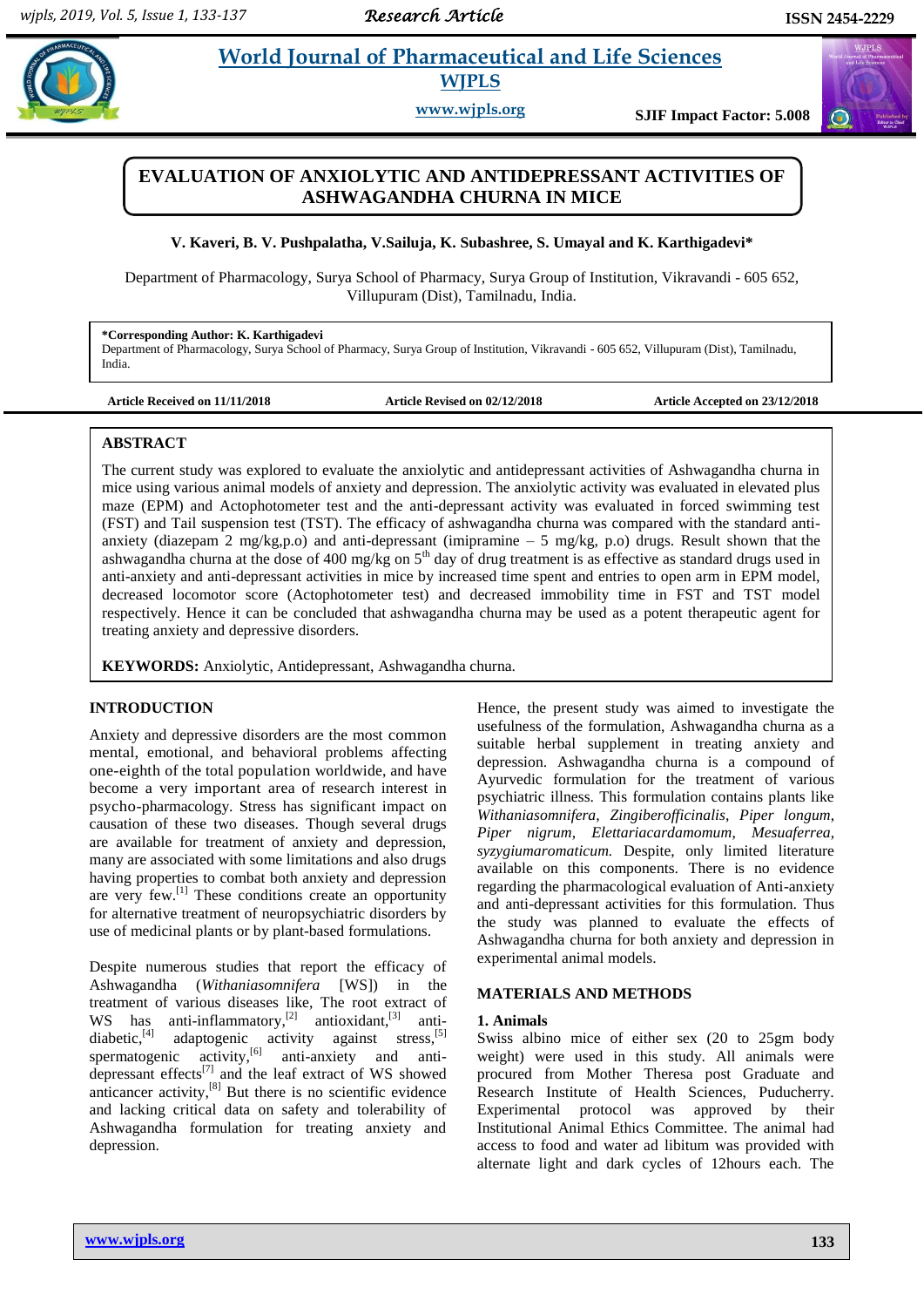animals were acclimatized to the laboratory conditions before experiments.

### **2. Drugs**

**Test Drug**: Ashwagandha churna (obtained from Ayurvedic Pharmacy, puducherry, Manufactured by AryaVaidhyaShala, Kottakkal, Kerala,India)

**Standard drug:** Diazepam (obtained from Ray chemicals, Pvt, Ltd., Bangalore) and Imipramine (obtained from Gen pharma, Pvt, Ltd., Pune) was used respectively as a standard antianxiety and antidepressant drug. Distilled water was used as a vehicle.

All drugs were prepared freshly on the test day and administered orally (p.o) 1 hr prior to the experiment as a single dose for 5days.

### **3. Acute toxicity**

Acute toxicity was generally carried out for the determination of  $LD_{50}$  value in experimental animals. This study was performed in mice as per the OECD 423 guidelines. The aim of acute toxicity study was to establish therapeutic index of a particular drug and to ensure safety-in-vivo. In this study, all animals were fasted overnight before the treatment of Ashwagandha churna at various doses and general behavioral sign of the treated mice were monitored individually for 30 minutes after dosing, periodically during 24 hrs. From this study, the result showed that there was no mortality and sign of toxicity observed at 2gm/kg of animal. Hence,  $1/10^{th}$  (200mg/kg) and  $1/5^{th}$  (400 mg/kg) of these doses were selected for further studies.<sup>[9]</sup>

### **4. Experimental Design**

All the animals preferred in this study were divided randomly based on their body weight into four groups (n=4), Treatment schedule was 5days and the groups were as follows:

**Group 1:** Control group received distilled water (1ml, p.o).

**Group 2: (a)Positive control-1:** Standard group received Diazepam (2mg/kg, p.o).<sup>[10]</sup> (For Anti-anxiety activity).

**(b) Positive control-2:** Standard group received Imipramine (5mg/kg,p.o).<sup>[11]</sup> (For Antidepressant activity).

**Group 3:** Test group -1, received Ashwagandha churna (ASWC, 200mg/kg, p.o).

**Group 4:** Test group -2, received Ashwagandha churna (ASWC, 400mg/kg, p.o).

### **5. Experimental Methods**

### **A. Anti-Anxiety Activity**

### **a) Elevated Plus Maze Model (EPM)[12]**

The anti-anxiety activity was evaluated using EPM model in *Swiss albino* mice of either sex (weight about 25-35g). The EPM apparatus, consisting two open arms (16cm x 5cm) and two closed arms (16cm x 5cm)

extended from a common central platform (5cm x 5cm). The entire maze is elevated (25cm) from the floor having an open roof. After drug treatment, each mouse was placed at the center of the maze with its head facing the open arm and the following parameters were noted for 5 minutes. (a) First preference of mice to open and closed arm. (b) Number of entries in open and closed arms (an arm entry defined as the entry of four paws into the arm) (c) Average time each animal spends in each arm (average time  $=$  total duration in the arm/number of entries). The open-arm entries and open-arm time were used as indices of anxiety. The animal activities was noted, 60min after administration of the drug on  $1<sup>st</sup>$  and 5<sup>th</sup> day of treatment.

### **b) Actophotometer Model[12,13]**

The locomotor activity was measured by using an actophotometer. It contains 6 photo cells in the outer wall. Interruptions to the signals of photocell beam due to locomotor activity were recorded by means of a six digits counter. The animal was placed individually and the actophotomer was turned on. The animal was made familiarized with the instrument before experimentation and then the basal activity score was noted as counts for 10min. The basal activity score was noted for all the animals before the administration of the drug on the first day and 60min after administration of the drug on  $1<sup>st</sup>$  and 5<sup>th</sup> day of treatment. Percentage decrease in motor activity was also calculated by using the formula;

**[(1-T/C) ×100]** {**T-**Test; **C**-control}

### **B. Antidepressant Activity**

# **a) Forced Swim Test apparatus [FST][14]**

FST is the most frequently used behavioral model for screening antidepressant like activity in rodents. The mice were individually forced to swim in open glass chamber  $(25\times15\times25$ cm) containing fresh water to a height of 15cm and maintained at  $26^{\circ} \pm 1^{\circ}$ C. At this height of water, animals were not able to support themselves by touching the bottom or the side walls of the chamber with their hind-paws or tail. Each animal showed vigorous movement during initial 2min period of the test. The duration of the immobility was manually recorded during the next 4min of the total 6min testing period. Mice were considered to be immobile when they ceased struggling and remained floating motionless in water. Following swimming session, mice were towel dried and returned to their housing conditions. This activity was performed after 60min of drug administration on  $1<sup>st</sup>$  and  $5<sup>th</sup>$  day of drug treatment.

# **b) Tail Suspension Test [TST][15]**

TST is the most commonly employed behavior model for screening antidepressant activity in mice. The mice were suspended individually 5 cm above the floor by an adhesive tape placed approximately 1cm from the tip of the tail. Testing was carried out in a darkened room with minimal background noise. Mice were considered to be immobile only when they hung passively or remained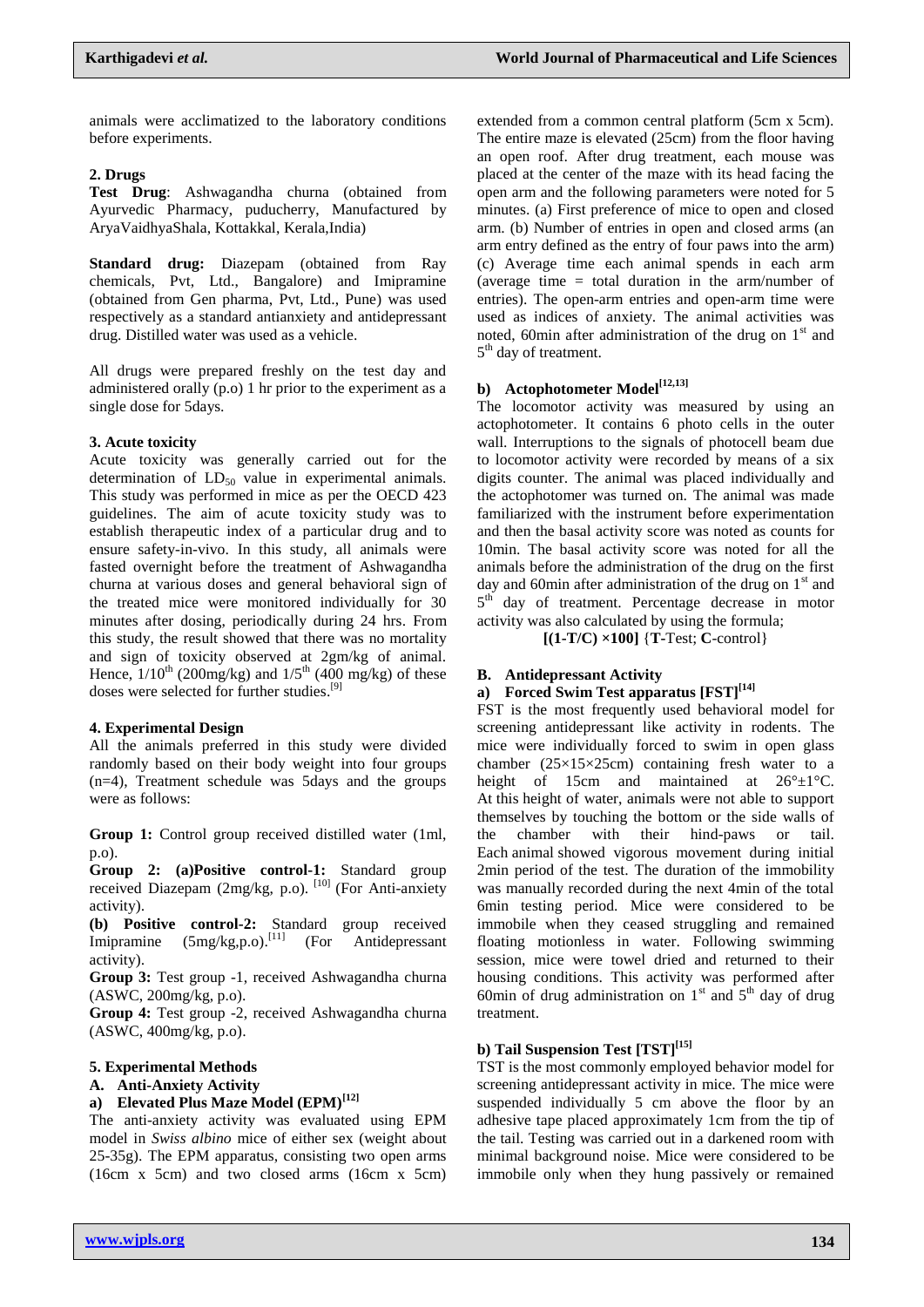completely motionless. The total duration of immobility was quantified during a test period of 6min on both the 1st and  $5<sup>th</sup>$  day of drug treatment. The test was conducted

in a dim lighted room and each mouse was used only once in the test.

### **RESULT**

# **A. Anti-anxiety Activity**

**Table 1: Effect of ASWC on Elevated plus Maze Test in mice (open arm).**

| Groups      | <b>Treatment</b>                                                        | No. of Entries in open<br>$arm(count)$ [Mean $\pm$ SEM] |                     | <b>Average Time (sec) Spent in open</b><br>$arm [Mean \pm SEM]$ |                     |  |
|-------------|-------------------------------------------------------------------------|---------------------------------------------------------|---------------------|-----------------------------------------------------------------|---------------------|--|
|             |                                                                         | Dav-1                                                   | Dav-5               | Dav-1                                                           | Dav-5               |  |
|             | Control (Vehicle)                                                       | $1.250 \pm 0.250$                                       | $1.500 \pm 0.288$   | $11.00 \pm 1.683$                                               | $11.75 \pm 1.702$   |  |
| $\mathbf H$ | Standard (Diazepam, 2mg/kg,p.o)                                         | $5.000 \pm 0.408*$                                      | $6.250 \pm 0.478**$ | $62.58 \pm 1.102**$                                             | $68.15 \pm 2.950**$ |  |
| Ш           | Test-1 (ASWC, $200$ mg/kg.p.o)                                          | $3.000 \pm 0.707$ #                                     | $4.000 \pm 0.408*$  | $47.63 \pm 1.772^{\text{\#}}$                                   | $54.25 \pm 2.839*$  |  |
| IV          | Test-2 (ASWC, $400$ mg/kg,p.o)                                          | $3.250 \pm 0.250^{\#}$                                  | $5.250 \pm 0.250**$ | $57.05 \pm 2.216*$                                              | $66.81 \pm 1.801**$ |  |
|             | $\frac{1}{2}$ . $0.01 + \frac{1}{2}$ $0.001 + \frac{1}{2}$ $0.05$ $V$ . |                                                         |                     |                                                                 |                     |  |

\*p<0.01, \*\*P<0.001, #P<0.05 Vs control

**Table 2: Effect of ASWC on Elevated plus Maze Test in mice (closed arm).**

| <b>Groups</b> | <b>Treatment</b>                 | No. of Entries in closed arm<br>(count) [Mean $\pm$ SEM] |                         | <b>Average Time (sec) Spent in</b><br>closed arm [Mean $\pm$ SEM] |                        |
|---------------|----------------------------------|----------------------------------------------------------|-------------------------|-------------------------------------------------------------------|------------------------|
|               |                                  | Dav-1                                                    | $\bf{D}$ av-5           | Dav-1                                                             | $\bf\mathbf{D}$ av-5   |
|               | Control (Vehicle)                | $5.000 \pm 0.9129$                                       | $4.500 \pm 0.6455$      | $47.25 \pm 1.215$                                                 | $46.79 \pm 0.736$      |
| $\mathbf H$   | Standard (Diazepam, 2mg/kg, p.o) | $1.500 \pm 0.2887*$                                      | $1.500 \pm 0.2887*$     | $43.57 \pm 0.781$ <sup>#</sup>                                    | $35.25 \pm 0.876*$     |
| Ш             | Test-1 (ASWC, $200$ mg/kg, p.o)  | $2.250 \pm 0.4787$                                       | $2.000 \pm 0.4082^{\#}$ | $41.92 \pm 0.877*$                                                | $40.42 \pm 1.055^{\#}$ |
| IV            | Test-2 (ASWC, $400mg/kg$ , p.o)  | $2.000 \pm 0.4082$ #                                     | $2.000 \pm 0.5774*$     | $41.46 \pm 1.031^{\#}$                                            | $38.75 \pm 1.132*$     |

 $*p<0.01$ , #P<0.05 Vs control

From the **Table: 1 & 2**, the results showed that, The test drug, Ashwagandha churna (ASWC) at a dose of 200mg/kg and 400mg/kg significantly increased  $(*P<0.001, HP<0.05)$  the number of entries and average time spent in the open arms while decreased the number of entries and duration of time spent in closed arm when

compared to the control group. On  $5<sup>th</sup>$  day of drug treatment showed more significant effect as well as produced almost similar effect to that of diazepam treated group (\*\*P<0.001), when compared with the  $1<sup>st</sup>$ day drug treatment.

#### **Table 3: Effect of ASWC on Locomotor activity (Actophotometer) in mice.**

| <b>Groups</b> | <b>Treatment</b>                | Locomotor activity (score) in 10 minutes [Mean $\pm$ SEM] | % change in Activity         |                    |                    |
|---------------|---------------------------------|-----------------------------------------------------------|------------------------------|--------------------|--------------------|
|               |                                 | Dav-1                                                     | $\bf\bf\bm{\mathrm{D}}$ av-5 | Day-1              | Day-5              |
|               | Control (Vehicle)               | $87.00 \pm 2.380$                                         | $88.25 \pm 3.119$            | <b>NA</b>          | NA                 |
|               | Standard (Diazepam, 2mg/kg,p.o) | $40.75 \pm 5.648*$                                        | $39.25 \pm 1.493*$           | $53.2(\downarrow)$ | $55.5(\downarrow)$ |
| Ш             | Test-1 $(ASWC, 200mg/kg.p.o)$   | $58.00 \pm 3.367^*$                                       | $52.00 \pm 2.799*$           | 33.3(1)            | $41.1(\downarrow)$ |
| IV            | Test-2 (ASWC, $400$ mg/kg,p.o)  | $48.50 \pm 1.848*$                                        | $41.25 \pm 3.146$ **         | $44.3(\downarrow)$ | $53.3(\downarrow)$ |

**NA**-Not Applicable, **(↓)** -% decrease in activity. \*p<0.01, \*\*P<0.001, #P<0.05 Vs control

From the Table: 3 showed that the basal activity score in four groups recorded for 10minutes. Locomotor activity is considered as an index of alertness and the spontaneous decrease in basal activity score implicates the reduction of anxiety. From the observation, there is significant decrease  $(*p<0.01, **P<0.001)$  in the locomotor score in case of animals treated with ASWC at lower and higher dose when compared to control groups. But when compared to the standard treated group, the test drug does not showed significant effect.

## **B. Anti-depressant Activity**





**Figure 1: Effect of ASWC on Forced Swim Test in mice.**

 $*p<0.01$ ,  $*P<0.001$ ,  $#P<0.05$  Vs control.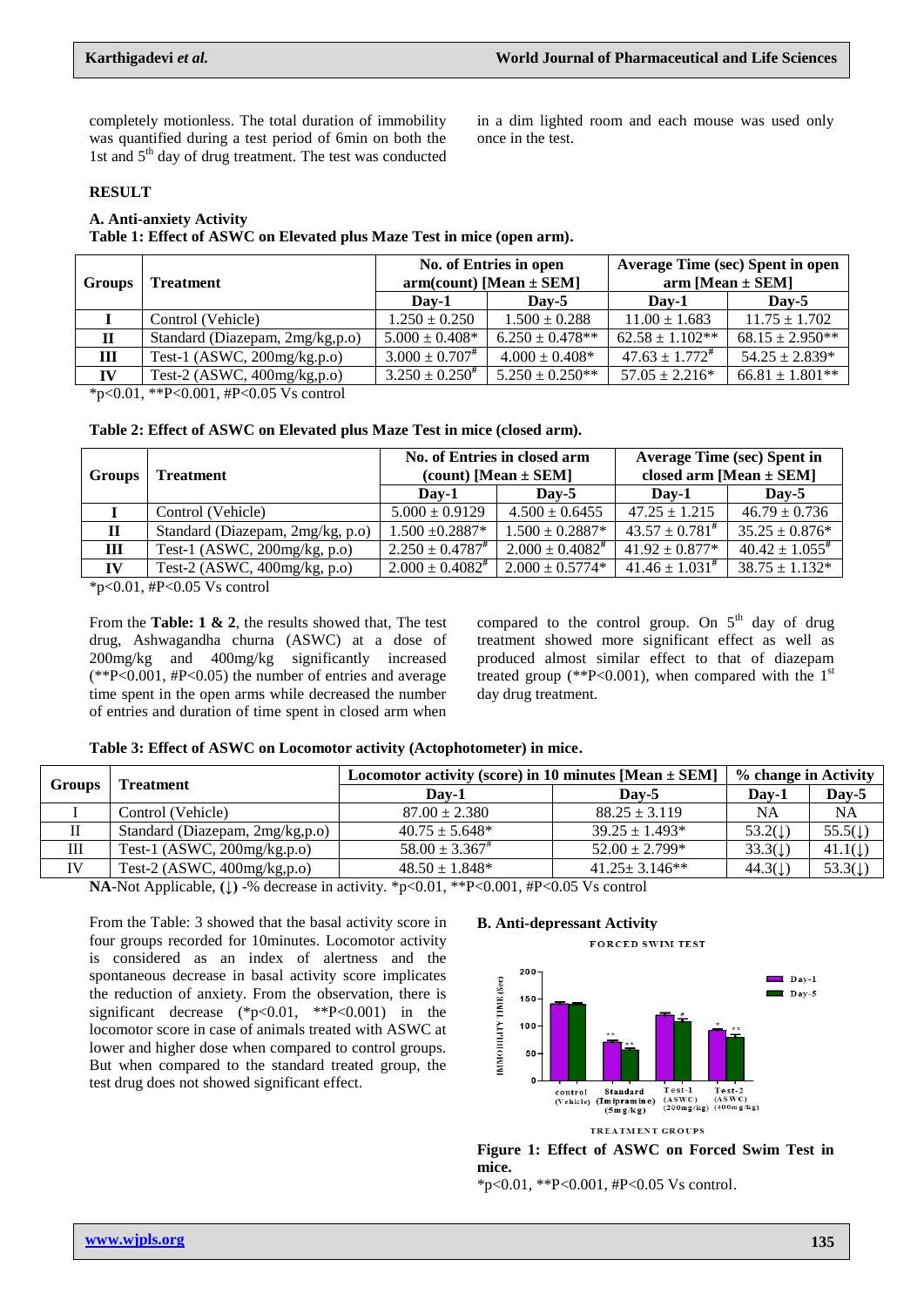From the figure 1, the result showed that, compared with the control group, ASWC at a dose of 400mg/kg significantly decreased the duration of immobility  $(*p<0.01, **P<0.001)$  on both day of treatment, on the  $5<sup>th</sup>$  day of test drug treatment showed more significant effect when compared to control group. Whereas, at a dose of 200mg/kg (day-1) showed no statsistically significant reduction in the duration of immobility. Additionally, Imipramine, a classical antidepressant agent, caused a significant reduction in the immobility time  $(*P<0.001)$  in the FST.



### **Figure 2: Effect of ASWC on Tail Suspension Test in mice.**

\*p<0.05, \*\*P<0.01 Vs control.

From the figure: 2, the result showed that, when compared with the control group, ASWC at a dose of 400mg/kg (\*p<0.05, \*\*P<0.01) and 5mg/kg of imipramine significantly (\*\*P<0.01) shortened the duration of immobility in the tail suspention test (TST). The antidepressant effect of ASWC at the highest dose was similar to that of imipramine. Hence, ASWC produced dose dependent action. However the difference from the control group with the lowest dose of ASWC (200mg/kg) was not statistically significant.

### **DISCUSSION**

The present work has evaluated the anxiolytic and antidepressant activities of Ashwagandha churna in mice. Generally, Anxiety and depression are caused due to imbalance between excitatory and inhibitory neurotransmitter. Both Benzodiazepines and Tricyclic antidepressants have been extensively used for last 40years to treat several forms of anxiety and depression. But, due to their unwanted side effects, alternative treatment strategies were preferred. In the search of alternatives, we preferred ashwagandha churna, one of the ayurvedic formulation for our study in various nonconditioned behavioral animal model for anxiety (Elevated Plus Maze test and Actophotometer test) and for depression (Forced Swimming test and Tail Suspension test). These tests are classic and standard models for screening of anxiety and antidepressant.

In Elevated Plus maze (EPM), as expected, the standard drug (Diazepam) and test drug (ASWC-200mg/kg and 400mg/kg) produced significant increase in the number of entries and average time spent in open arm and decreases number of entries and time spent in a closed arm when compared with control group. The test dose effect is almost comparable with standard group. Hence, the results suggest that the test drug may possess a positive modulation effect on  $GABA_A$ -chloride channels and thereby may cause a rise in GABA levels in brain.

From Actophotometer test, There is a significant decrease in the locomotor score in case of animal treated with ASWC on  $5<sup>th</sup>$  day treatment compared to control group. This is also comparable with the effect of standard drug (diazepam). But on the  $1<sup>st</sup>$  day of treatment (both doses) showed minimal changes in comparison with standard and control. Hence the given test drug has an anxiolytic effect.

The results obtained from FST and TST demonstrates that oral administration of test drug at higher dose (400mg/kg) for 5 consecutive days produce a significant reduction in the duration of immobility as comparable with the control group and standard group (imipramine). This observation suggests that the ASWC has antidepressant effect. This may be caused by preservation of monoamine neurotransmitters.

Our data showed that, ASWC exerted both anxiolytic and Antidepressant activity in several classical animal models which is almost comparable with the standards. Being the formulation, the observed activity profile may be attributed to one or more bioactive principles in it. Because, from our literature survey, it was reported that, the root extract of ashwagandha contains<br>(glycowithanolides) produced antianxiety and (glycowithanolides) produced antianxiety and antidepressant activity <sup>[16]</sup>. Due to the presence of glycowithanolides, ashwagandha churna might produce these activities.

### **CONCLUSION**

Our present study suggest that, the anxiety and depression show important overlaps and even anxiety may be an early maintenance of depression as suggested by analyzing the obtained experimental results that the mice treated with ashwagandha churna at low dose exhibited anxiolytic activity and at high dose exhibited antidepressant activity. This activity may be produced due to the active constituents (withanone or Glycowithanolides) present in Ashwagandha. However further studies are needed to clarify the exact mechanism of action and to determine if administration of ashwagandha churna is beneficial for patients with anxiety and depression.